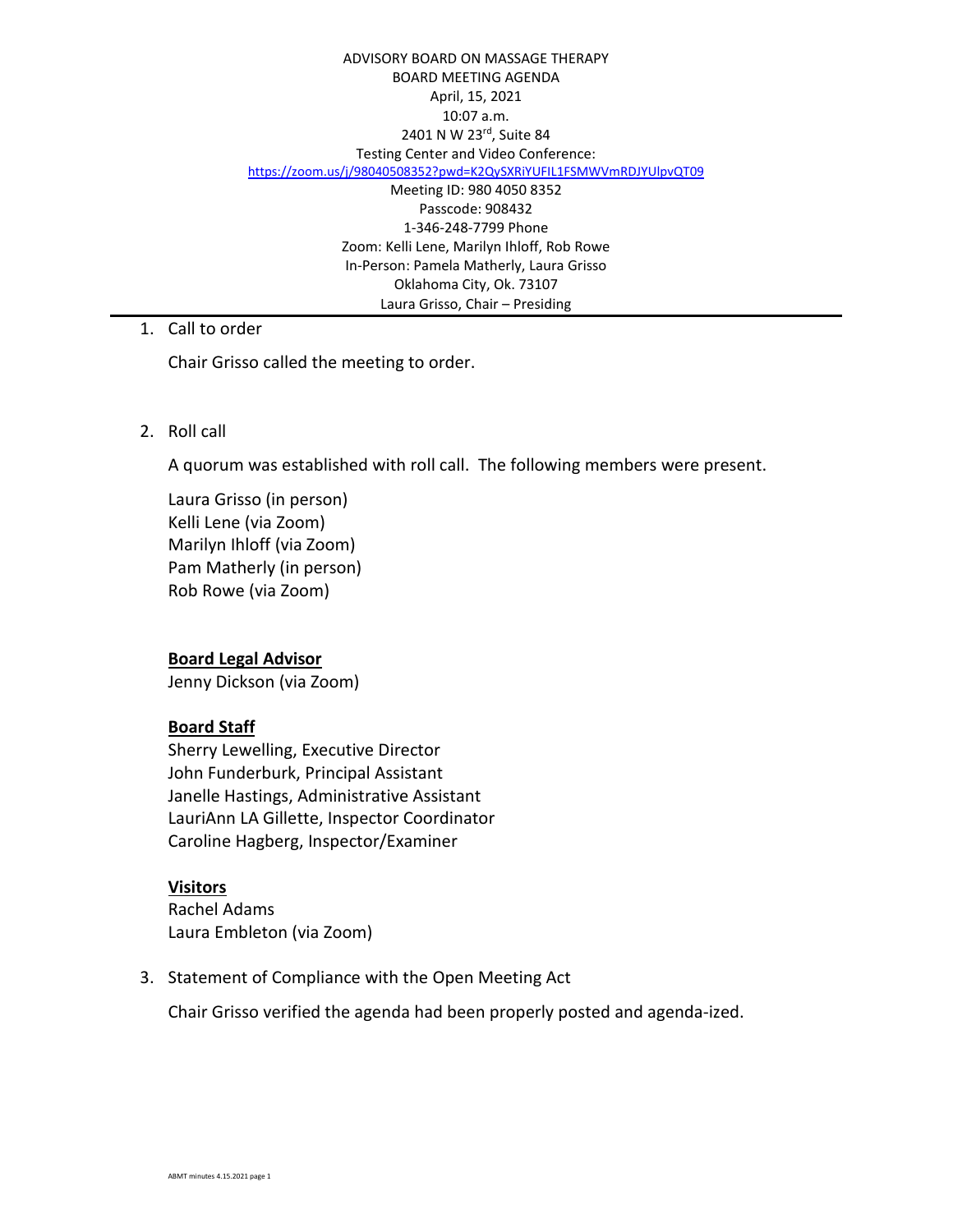4. Discussion and Possible Action to Approve or Disapprove Board Meeting Minutes from February 18, 2021.

A motion was made by Ms. Matherly and seconded by Ms. Ihloff to approve Board Meeting Minutes from February 18, 2021

### **VOTING**

Lene', yes; Ihloff, yes; Matherly, yes; Rowe, ys.

Motion passed.

5. Public comment- Opportunity for the board to receive public comments. Each speaker is limited to three minutes. The Board cannot respond to or discuss public comments regarding matters not on today's agenda

No requests were heard, although Laura Embleton, via Zoom, introduced herself government relations directors with Associated Body Work and Massage professionals and offered her support with rules and legislative process.

7. Legislative update – Laura Grisso (Chair Grisso switched items #6 and #7)

Currently there is no active legislation for Massage Therapy, everything died in committee, there is always the possibility that something gets amended and added to another bill but to her knowledge, there was nothing at this time.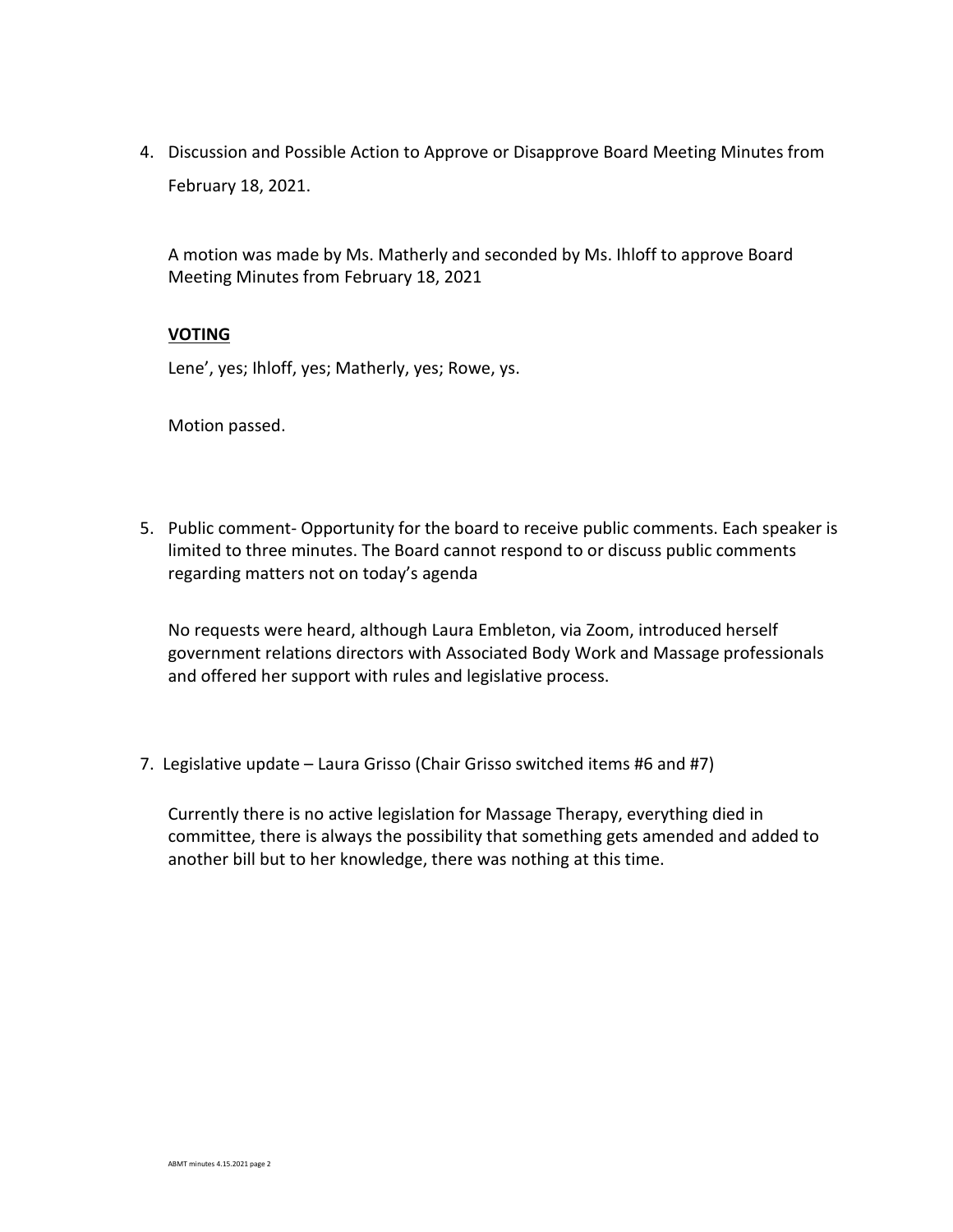### 6. Director's Report – Sherry G. Lewelling

Legislative Update

Ms. Lewelling provided an update on legislation for the Oklahoma State Board of Cosmetology and Barbering, the bill got a lot of traction and passed easily through the house and then went to the senate committee, where the Chair of the Business, Commerce and Tourism Committee, Sen. James Leewright (R) Bristow) refused to have the bill read, saying he had to prioritize all the bills he had and we were just not a priority to him, so that legislation is dead as well.

Ms. Lewelling went on to say she would like to begin now in preparation for next year, get the associations together, she believes it is time to decide what Massage Therapists want in Oklahoma, make that decision and make it happen. We've been on a roller coaster for the last 5-6 years, and it's time for that to come to an end. It's been made obvious that Massage Therapists are not happy being under Cosmetology and Barbering, if the associations are strong enough to get legislation killed then they have the capability of pushing legislation through. Board member Ms. Matherly asked if they (Massage Therapists) would be a stand-alone board? Ms. Lewelling responded saying they would likely be put under another board, because the state is not going to create another board especially if it a board that will require appropriations. She went on to say we generate about \$85,000 in revenue from massage therapy licensing, and when you factor in salary, time, supplies, materials etc. the agency barely breaks even and \$85,000 is not even enough to support even a single-person agency. We have until legislative session to decide what needs to be done and we all need to push together to make it happen. Ms. Grisso said we have until the November Cosmetology and Barber board meeting to submit legislation.

Comments and discussion continued from various members and guests until the Board's legal advisor, Ms. Dickson, interjected and cautioned members that they were straying from the agenda.

# 6. FAQ Website Committee update – Sherry G. Lewelling

Ms. Lewelling said LA had worked very hard putting a document together but she (Ms. Lewelling) had not had time to do a final review. But would like to get that out to the committee this week and possibly schedule another committee meeting and have a discussion and see if that is what we are all wanting with respect to the FAQ (frequently asked questions) then send to other board members and go from there. The FAQ committee consists of Kelly Lene', Marilyn Ihloff, Sherry Lewelling and LauriAnn LA Gillette.